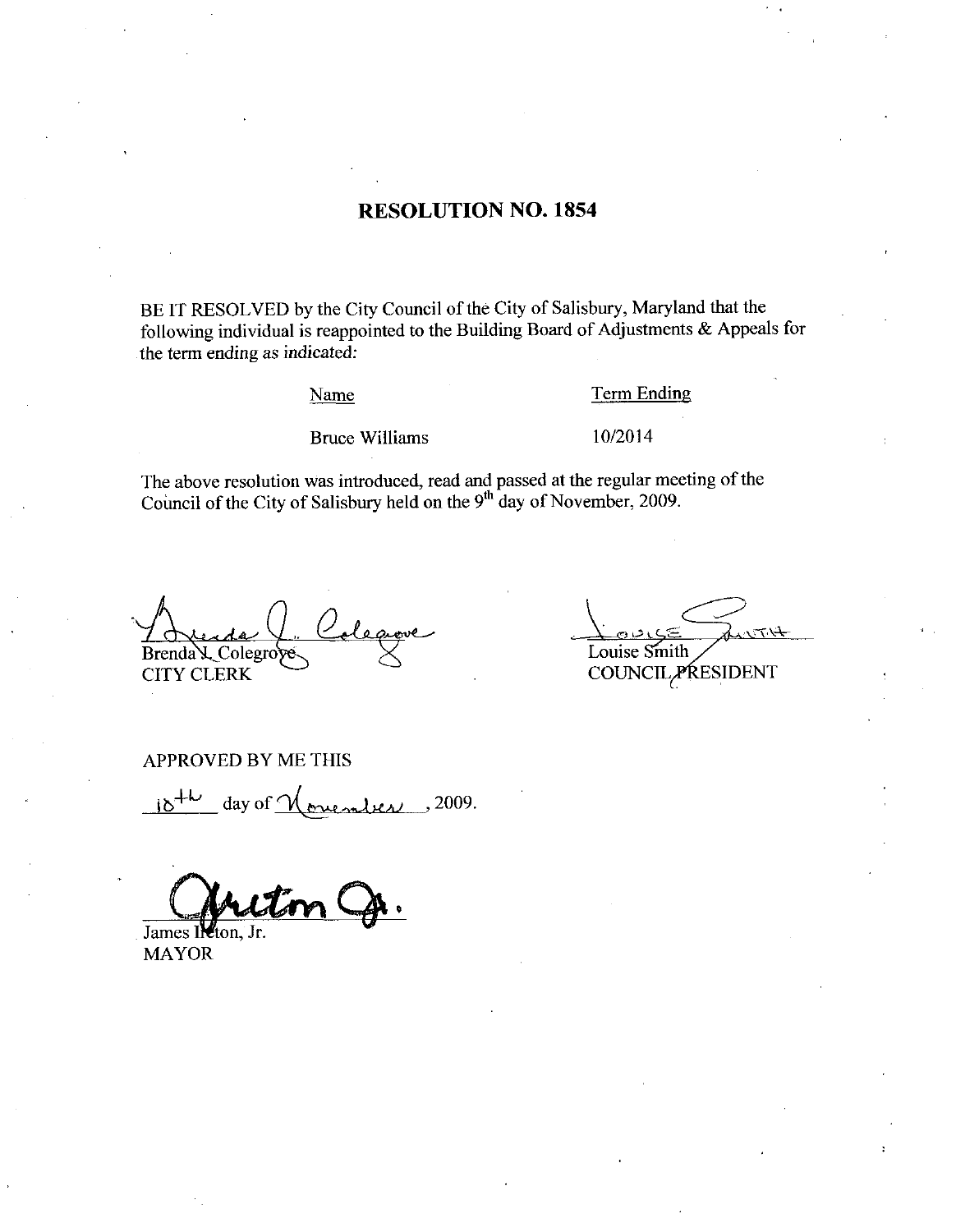### INTER

# NEMO

### OFFICE OF THE MAYOR

| To:      | John Pick                                                     |
|----------|---------------------------------------------------------------|
| From:    | Sherrell McBride SM                                           |
| Subject: | Appointment to the Building Board of Adjustments $\&$ Appeals |
| Date:    | November 3, 2009                                              |

Mayor Ireton would like to reappoint the following person to the Building Board of Adjustments & Appeals:

> Name Term Ending Bruce Williams 10/2014

Mr. Williams has been a member for twenty (20) years.

Attached you will find information for Mr. Williams and the Resolution necessary for his reappointment. Please forward this information to the City Council so it may be placed on their agenda for the next Council meeting. Please let me know if you have any questions.

Attachment

CC: Mayor Ireton William Holland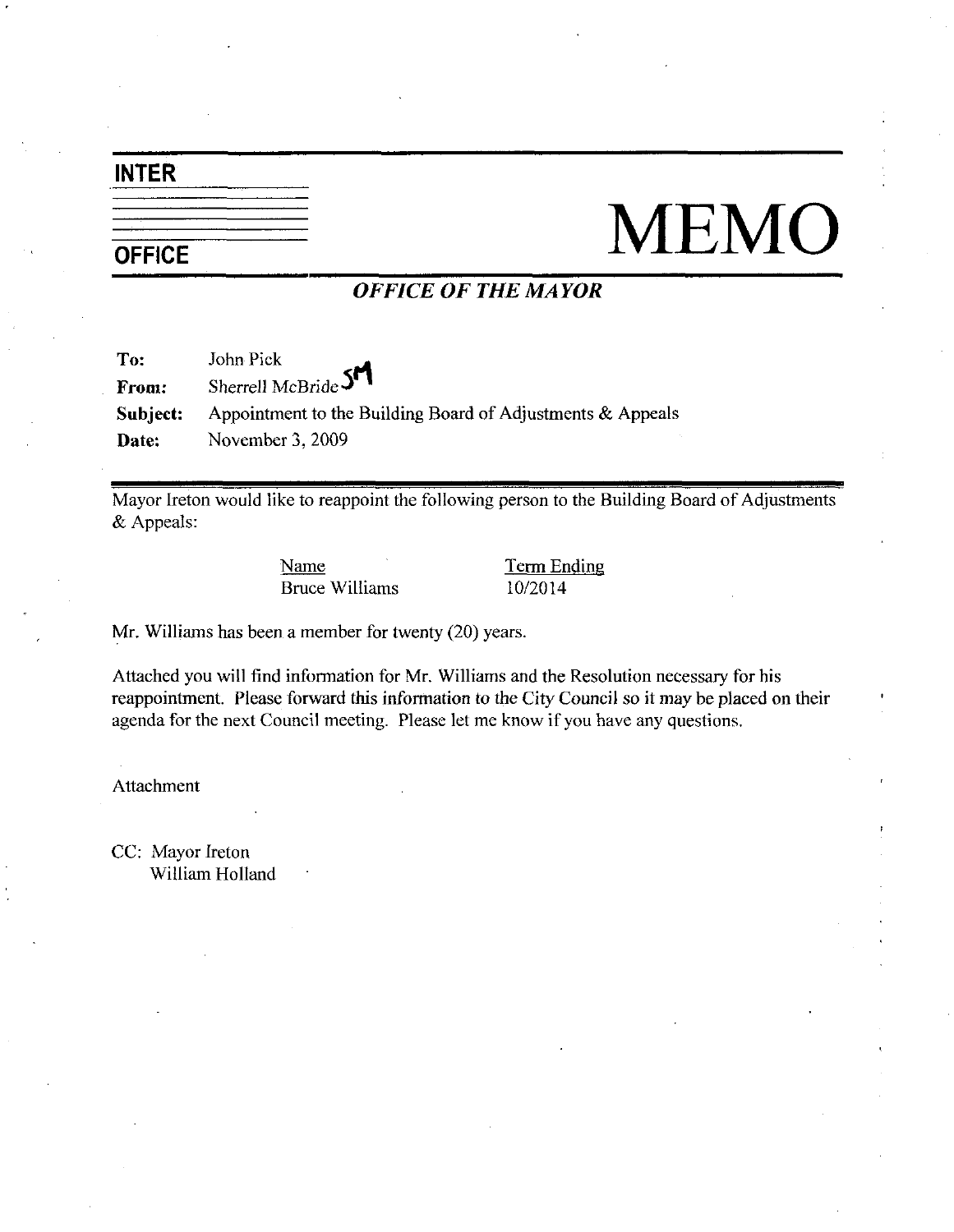## Memorandum

To: John Pick From: William T. Holland  $\not\!\!\! V$ To: John Pick<br>From: William T. F<br>Date: 11/3/2009<br>Date: Building Bo

Re: Building Board of Appeals

Attached, please find a letter from Bruce Williams expressing his desire to serve another term on the Building Board of Adjustments & Appeals. Mr. Williams has served on the board for approximately twenty (20) years.

The required qualifications for board members includes a registered design professional with architectural experience a builder orsuperintendent of building construction with at least ten years' experience, registered design professional with structural engineering experience, and a registered design professional with fire protection engineering experience or afire protection contractor with at least ten years experience

The board hears and makes decisions or determinations made by the building official relative to the application and interpretation of the building code. An application for appeal is based on a claim that the true intent of the code or the legally adopted rules there under have been incorrectly interpreted, the provisions of the code do not fully apply or an equally good or better form of construction is proposed.